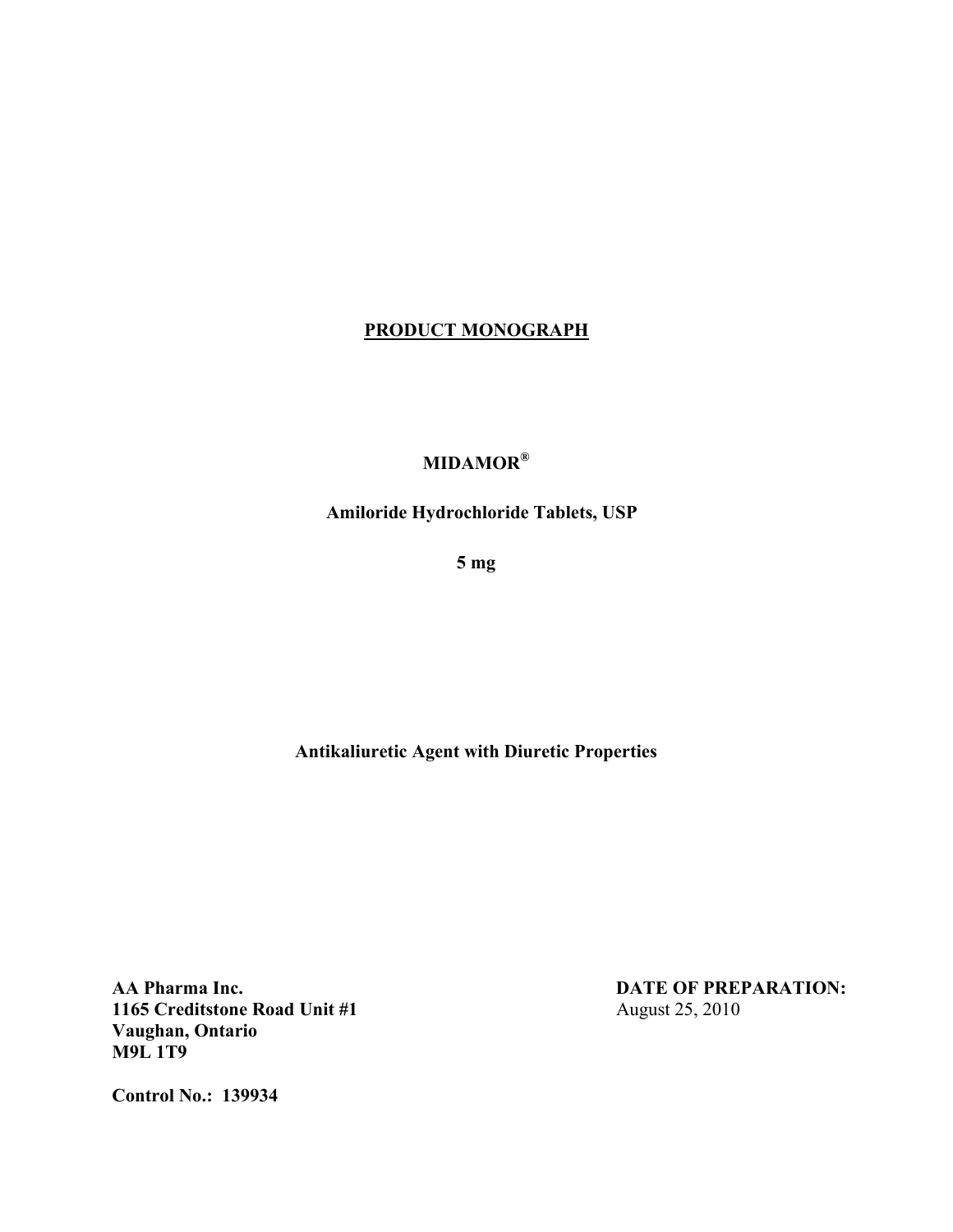#### **PRODUCT MONOGRAPH**

MIDAMOR® Amiloride Hydrochloride Tablets USP 5 mg

#### **THERAPEUTIC CLASSIFICATION**

Antikaliuretic Agent with Diuretic Properties

#### **ACTIONS AND CLINICAL PHARMACOLOGY**

Amiloride hydrochloride is an antikaliuretic drug with mild natriuretic diuretic and antihypertensive activity. These activities may be additive to the effects of thiazides or other saluretic-diuretic agents. The principal use of amiloride hydrochloride is to conserve potassium in selected patients receiving kaliureticdiuretic agents. Amiloride hydrochloride interferes with the mechanism involved in the exchange of sodium for potassium in the distal convoluted tubule and collecting duct of the nephron. An increase in sodium and a decrease in potassium and hydrogen ion excretion are induced in the presence or absence of aldosterone, thereby suggesting a direct tubular action of the drug. Chloride excretion may remain unchanged or increase slowly with continued therapy.

Amiloride hydrochloride when administered with hydrochlorothiazide has been shown to result in less excretion of magnesium than thiazide or loop diuretics used alone.

Approximately 50% of an oral dose is absorbed. Amiloride hydrochloride usually begins to act within 2 hours after an oral dose. Its effect on electrolyte excretion reaches a peak between 6 and 10 hours and lasts about 24 hours. Peak plasma levels are obtained in 3 to 4 hours and plasma half-life varies from 6 to 9 hours.

1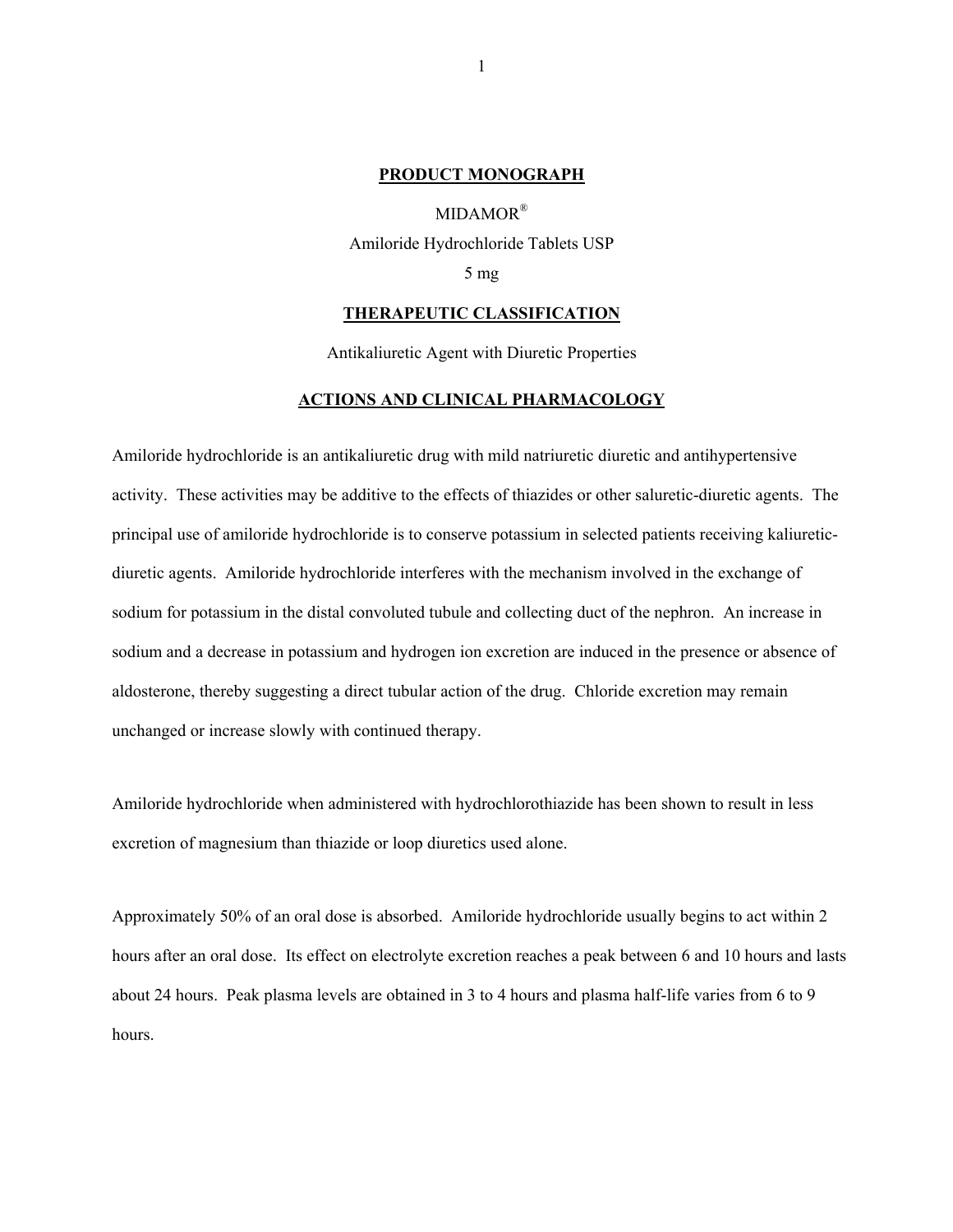Amiloride hydrochloride is not metabolized by the liver. About 50% of a 20 mg dose of amiloride hydrochloride is excreted unchanged in the urine and 40% is excreted in the stool within 72 hours. In clinical studies of amiloride hydrochloride was found to have little effect on glomerular filtration rate or renal blood flow.

#### Comparative Bioavailability

A comparative bioavailability study was performed using healthy human volunteers. The rate and extent of absorption of amiloride hydrochloride was measured and compared following oral administration of Midamor<sup>®</sup> (additional formulation B) (1x5 mg) tablets or Midamor<sup>®</sup> (original formulation A) (1x5 mg) tablets. The results from measured data are summarized as follows:

| Summary Table of the Comparative Bioavailability Data         |                                          |                    |                 |  |
|---------------------------------------------------------------|------------------------------------------|--------------------|-----------------|--|
| (Dose: 1 x 5 mg) From Measured Data                           |                                          |                    |                 |  |
|                                                               | Geometric Mean                           |                    |                 |  |
|                                                               | Arithmetic Mean (CV%)                    | Ratio of Geometric |                 |  |
| Parameter                                                     | Midamor® $(B)$<br>Midamor® (A) $\dagger$ |                    | Means $(\%)$ ** |  |
| $AUC_T$                                                       | 85.8                                     | 86.9               | 98.7            |  |
| $(ng\cdot hr/mL)$                                             | 88.2 (23)                                | 89.3 (21)          |                 |  |
| $AUC_{0-72}$                                                  | 91.6                                     | 91.7               | 99.8            |  |
| $(ng\cdot hr/mL)$                                             | 92.9 (17)                                | 93.1 (17)          |                 |  |
| $AUC_I$                                                       | 92.9                                     | 92.6               | 100.3           |  |
| $(ng\cdot hr/mL)$                                             | 95.7(23)                                 | 95.3 (22)          |                 |  |
| $C_{\hbox{\scriptsize max}}$                                  | 5.45                                     | 5.46               | 99.9            |  |
| (ng/mL)                                                       | 5.57(20)                                 | 5.56(19)           |                 |  |
| $T_{\text{max}}$ (hr)*                                        | 3.92(25)                                 | 3.86(27)           |                 |  |
| $t_{1/2}$ (hr)*                                               | 20.4(47)                                 | 17.4(25)           |                 |  |
| $\ast$<br>Arithmetic means (CV%).                             |                                          |                    |                 |  |
| $**$<br>Based on the least squares estimate.                  |                                          |                    |                 |  |
| Midamor®, marketed by Merck Frosst, purchased in Canada.<br>÷ |                                          |                    |                 |  |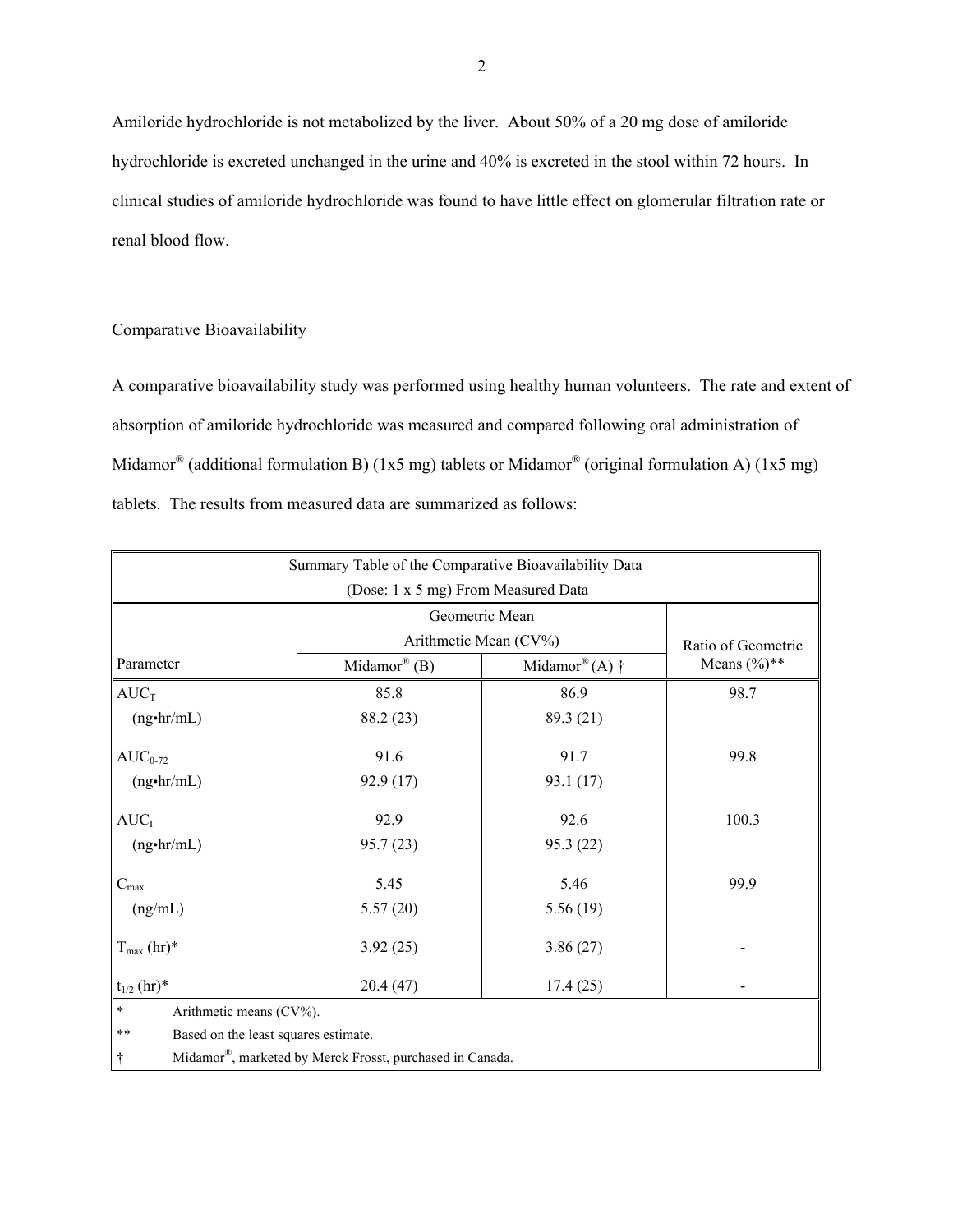#### **INDICATIONS AND CLINICAL USE**

MIDAMOR® (amiloride hydrochloride) is indicated for use alone or concomitantly with thiazide diuretics or other kaliuretic-diuretic agents in the treatment of patients with cirrhosis of the liver with ascites and edema.

MIDAMOR® is indicated as an adjunct to the treatment with thiazide diuretics or other kaliuretic-diuretic agents in those patients with edema of cardiac origin or hypertension who:

- a) have hypokalemia, or
- b) in whom maintenance of normal serum potassium levels is considered to be clinically important, e.g., digitalized patients, patients in whom adequate dietary intake of potassium is not feasible or patients with cardiac arrhythmias.

#### Use in Hepatic Cirrhosis with Ascites and Edema

MIDAMOR® used alone may provide satisfactory diuresis with diminished potassium loss and with a reduced risk of metabolic alkalosis. In resistant cases MIDAMOR<sup>®</sup> may be used with kaliuretic-diuretic agents to help produce satisfactory diuresis, while maintaining a more balanced serum electrolyte pattern. As with all therapy for the ascites of hepatic cirrhosis, gradual weight loss and avoidance of electrolyte imbalance are the chief objectives (see PRECAUTIONS).

#### **CONTRAINDICATIONS**

#### Hyperkalemia

MIDAMOR<sup>®</sup> (amiloride hydrochloride) should not be used in the presence of elevated serum potassium levels (see WARNINGS).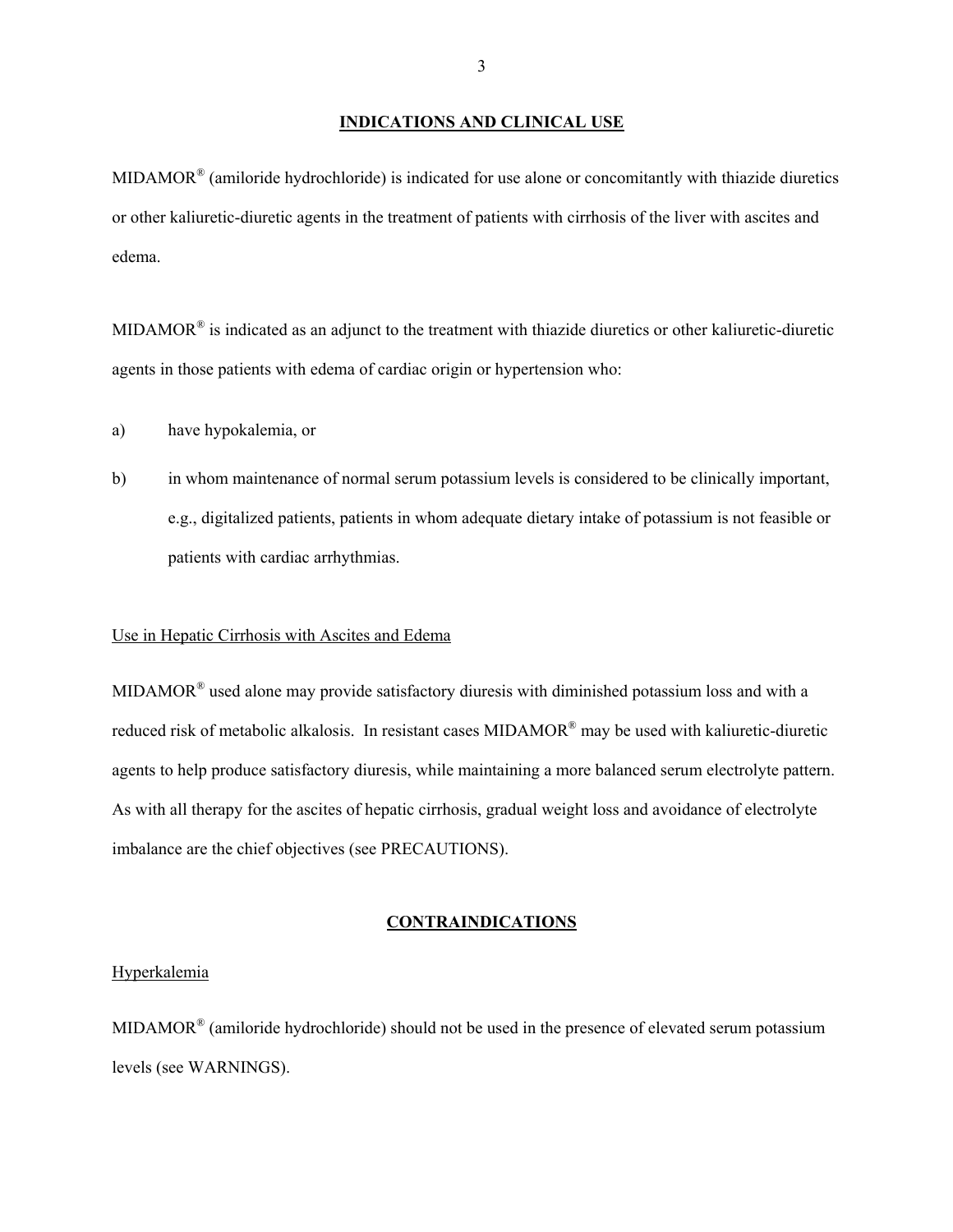#### Antikaliuretic Therapy or Potassium Salts

Other antikaliuretic agents and potassium supplements are contraindicated in patients receiving amiloride hydrochloride (such combination therapy is commonly associated with rapid increases in plasma potassium levels).

#### Impaired Renal Function

Anuria, acute renal failure, severe or progressive renal disease, and diabetic nephropathy are contraindications to the use of MIDAMOR® (see WARNINGS).

#### **Hypersensitivity**

MIDAMOR® is contraindicated in patients who are hypersensitive to any component of this product.

#### **WARNINGS**

#### Hyperkalemia

Hyperkalemia (i.e., serum potassium levels over 5.5 mEq/L), has been observed in patients who received amiloride hydrochloride tablets either alone or with diuretics. This has been noted particularly in elderly patients, in diabetic patients, and in hospitalized patients with hepatic cirrhosis or cardiac edema who had known renal impairment, were seriously ill, or were receiving vigorous diuretic therapy. Since fatalities have occurred, patients should be monitored carefully for clinical, laboratory, and electrocardiographic (ECG) evidence of hyperkalemia and for acidosis. Monitoring of the serum potassium level is important because hyperkalemia is not always associated with an abnormal ECG.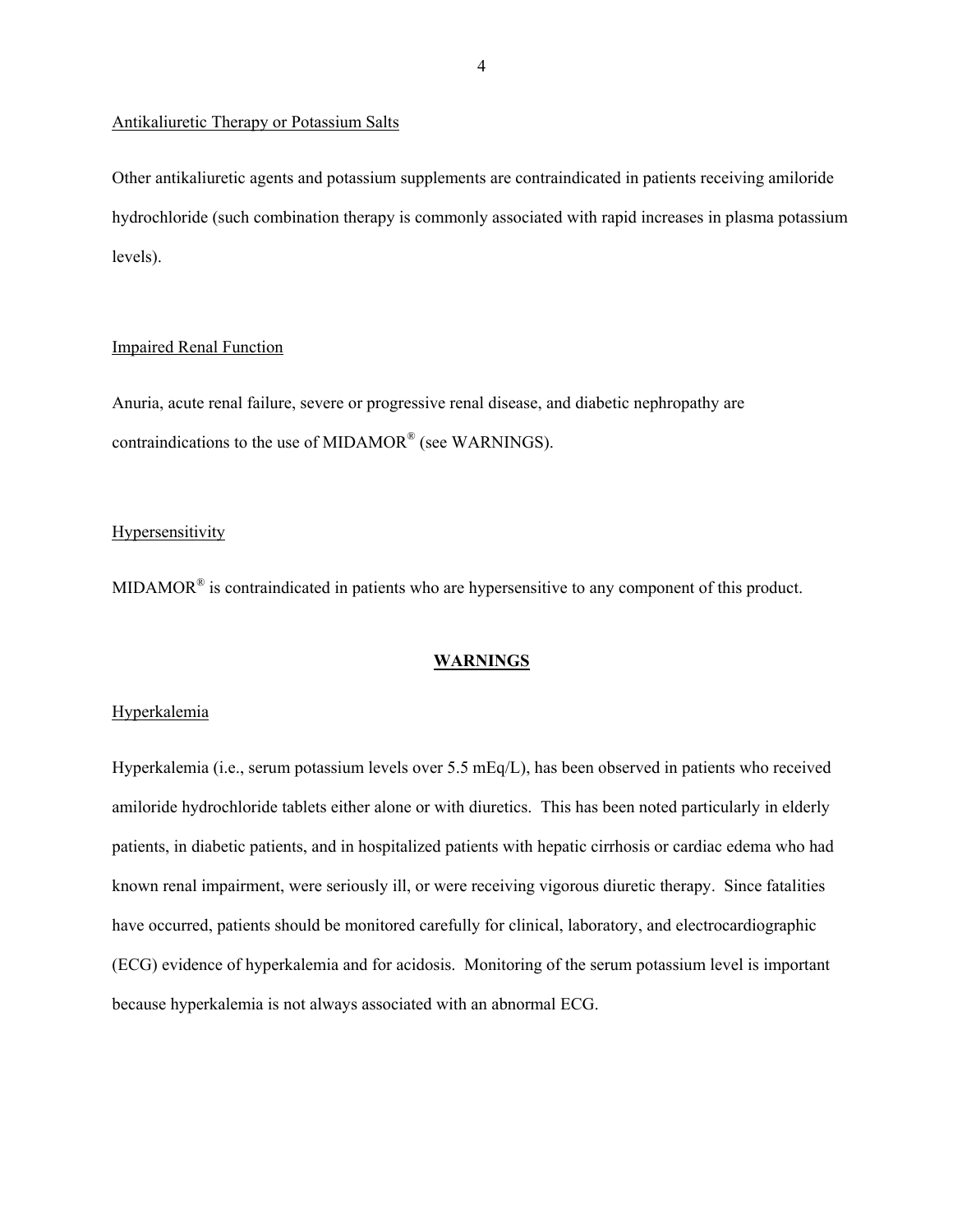Warning signs or symptoms of hyperkalemia include paresthesias, muscular weakness, fatigue, flaccid paralysis of the extremities, bradycardia, shock, and ECG abnormalities.

When abnormal, the ECG in hyperkalemia is characterized primarily by tall, peaked T waves or elevations from previous tracings. There may also be lowering of the R wave and increased depth of the S wave, widening and even disappearance of the P wave, progressive widening of the QRS complex, prolongation of the PR interval, and ST depression.

If hyperkalemia occurs in patients taking MIDAMOR® (amiloride hydrochloride), the drug should be discontinued immediately. If the serum potassium level exceeds 6.5 mEq per liter, active measures should be taken to reduce it. Such measures include the intravenous administration of sodium bicarbonate solution or oral or parenteral glucose with a rapid-acting insulin preparation. If needed, a cation exchange resin such as sodium polystyrene sulfonate may be given orally or by enema. Patients with persistent hyperkalemia may require dialysis.

#### Diabetes Mellitus

In diabetic patients, hyperkalemia has been commonly reported with the use of amiloride hydrochloride, particularly if they have chronic renal disease or prerenal azotemia. Some deaths occurred in this last group of patients. Therefore, if therapy with MIDAMOR<sup>®</sup> is considered essential, the drug should be used with caution in diabetic or suspected diabetic patients and only after first determining the status of renal function.

Careful monitoring of serum potassium levels is required throughout the therapy.

5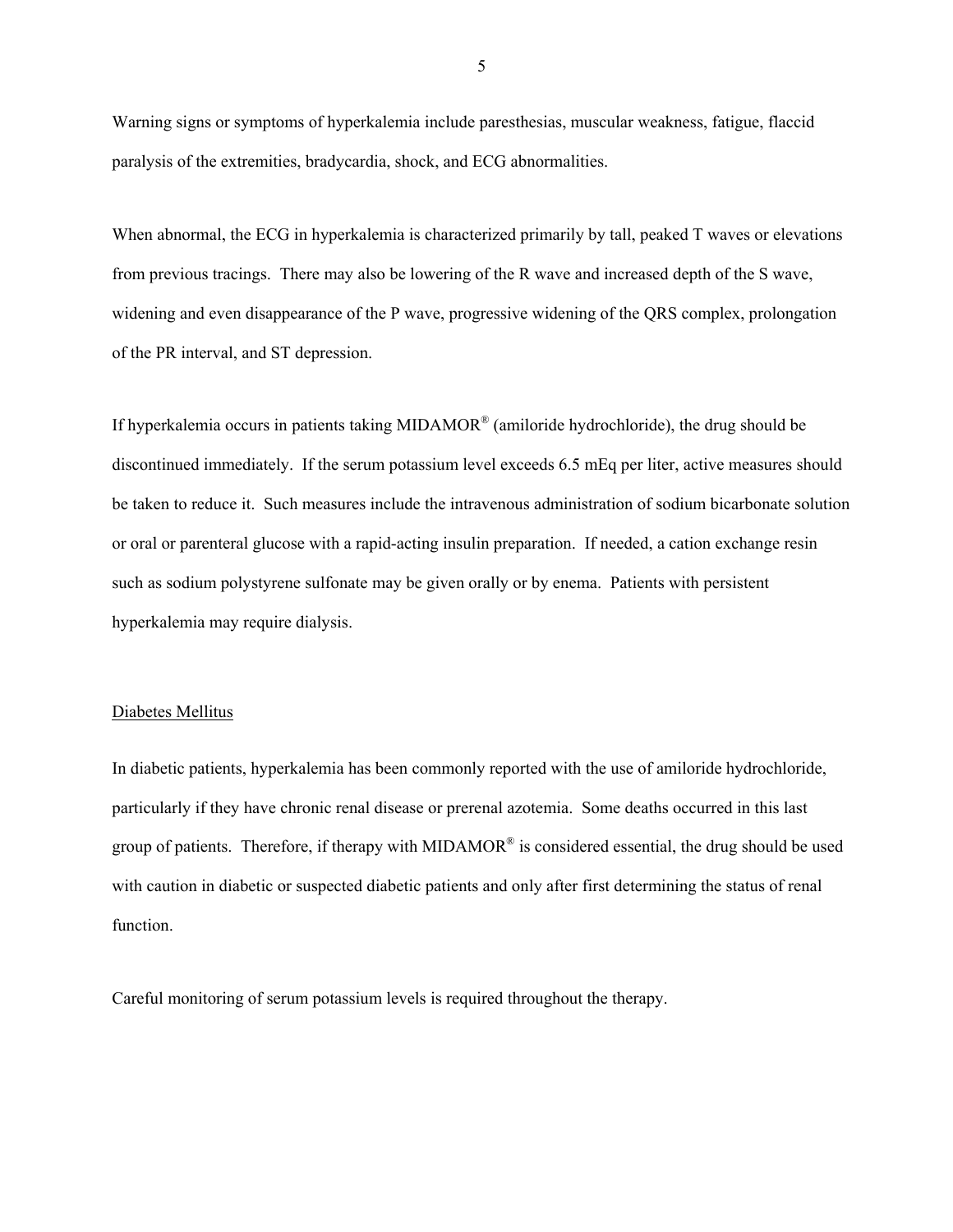One patient with poorly controlled diabetes mellitus who became severely hyperkalemic while on amiloride hydrochloride died following two repeated intravenous glucose tolerance tests. Therefore, MIDAMOR® should be discontinued at least 3 days before glucose tolerance testing.

#### Metabolic or Respiratory Acidosis

Antikaliuretic therapy should be instituted only with caution in patients in whom respiratory or metabolic acidosis may occur, such as patients with cardiopulmonary disease or diabetes. If MIDAMOR® is given to these patients, frequent monitoring of acid-base balance is necessary. Shifts in acid-base balance alter the ratio of extracellular/intracellular potassium, and the development of acidosis may be associated with rapid increases in serum potassium levels.

#### Impaired Renal Function

Patients with impaired renal function other than those listed under CONTRAINDICATIONS and who have BUN levels over 30 mg per 100 mL, serum creatinine levels over 1.5 mg per 100 mL, or with whole blood urea values over 60 mg per 100 mL or with diabetes mellitus, should not receive the drug without careful, frequent monitoring of serum electrolytes, creatinine, and BUN levels. Potassium retention associated with the use of amiloride hydrochloride is accentuated in the presence of renal impairment and may result in the rapid development of hyperkalemia. Prolongation of amiloride hydrochloride excretion was observed in patients with renal impairment.

#### **PRECAUTIONS**

#### Electrolyte Imbalance and BUN Increases

Hyponatremia and hypochloremia may occur when MIDAMOR<sup>®</sup> (amiloride hydrochloride) is used with other diuretics. Increases in BUN levels have been reported. These increases usually have accompanied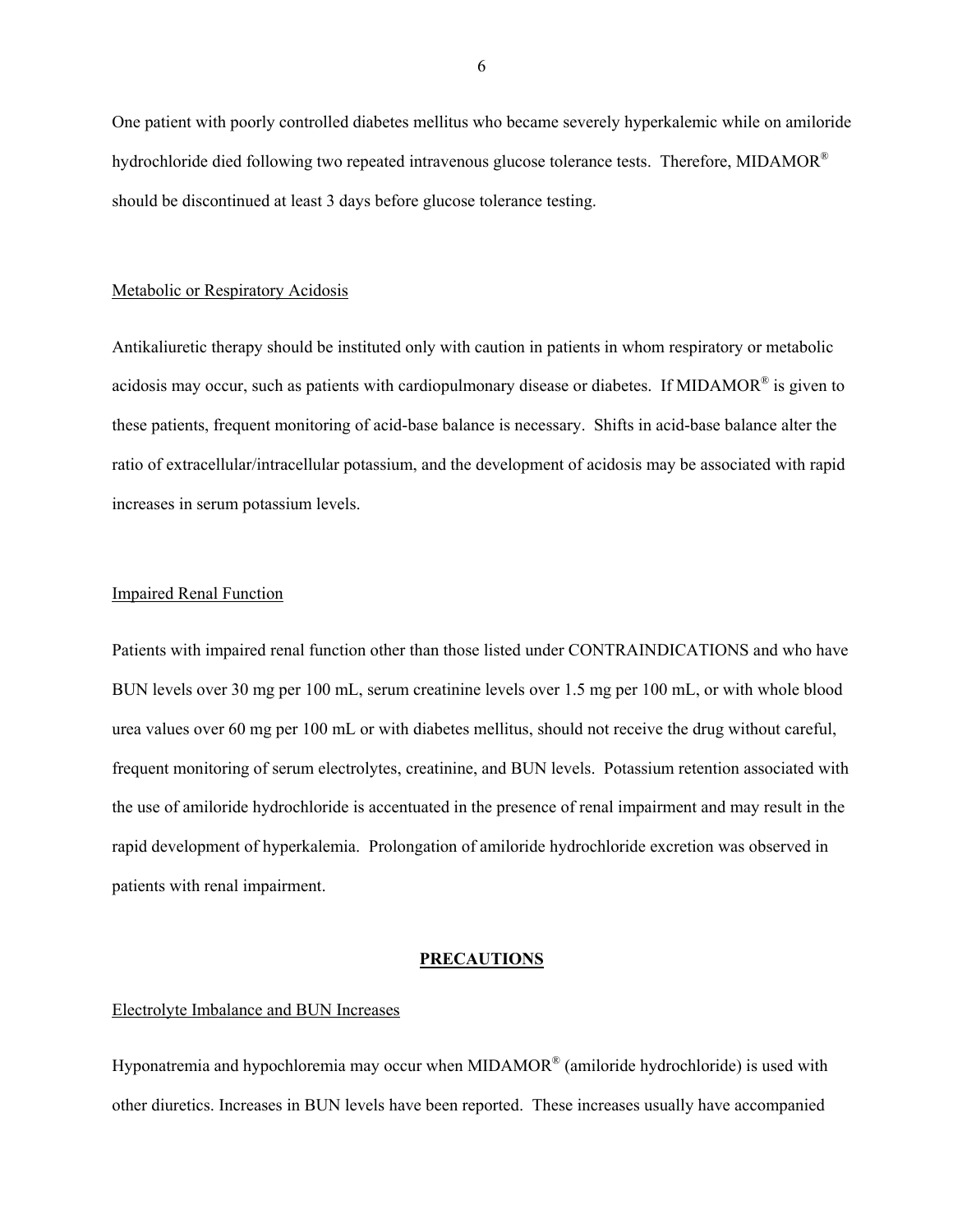vigorous fluid elimination, especially when diuretic therapy was used in seriously ill patients, such as those who had hepatic cirrhosis with ascites and metabolic alkalosis, or those with resistant edema. Therefore, careful monitoring of serum electrolytes and BUN levels is important when using MIDAMOR®.

#### Effects Related to Diuresis in Cirrhotic Patients

Patients with hepatic cirrhosis and ascites are intolerant of acute shifts in electrolyte balance and often have pre-existing hypokalemia as a result of associated secondary hyperaldosteronism. When oral diuretic therapy is used, these patients should be carefully monitored and diuresis should be gradual.

Hepatic encephalopathy, manifested by tremors, confusion, and coma, has been reported in association with amiloride hydrochloride therapy.

In a few cirrhotic patients, pre-existing jaundice increased, but the relationship to drug is uncertain.

#### Use in Obstetrics

Teratologic studies with amiloride hydrochloride in rabbits and mice revealed no evidence of harm to the fetus. Reproduction studies in rats showed no evidence of impaired fertility. At approximately 5 or more times the expected maximum daily dose for humans, some toxicity was seen in adult rats and rabbits and a decrease in rat pup growth and survival occurred.

In rats a trace of drug crossed the placental barrier.

Because clinical experience is limited, MIDAMOR<sup>®</sup> is not recommended for use during pregnancy. The potential benefits of the drug must be weighed against possible hazards to the fetus if it is administered to a woman of childbearing age.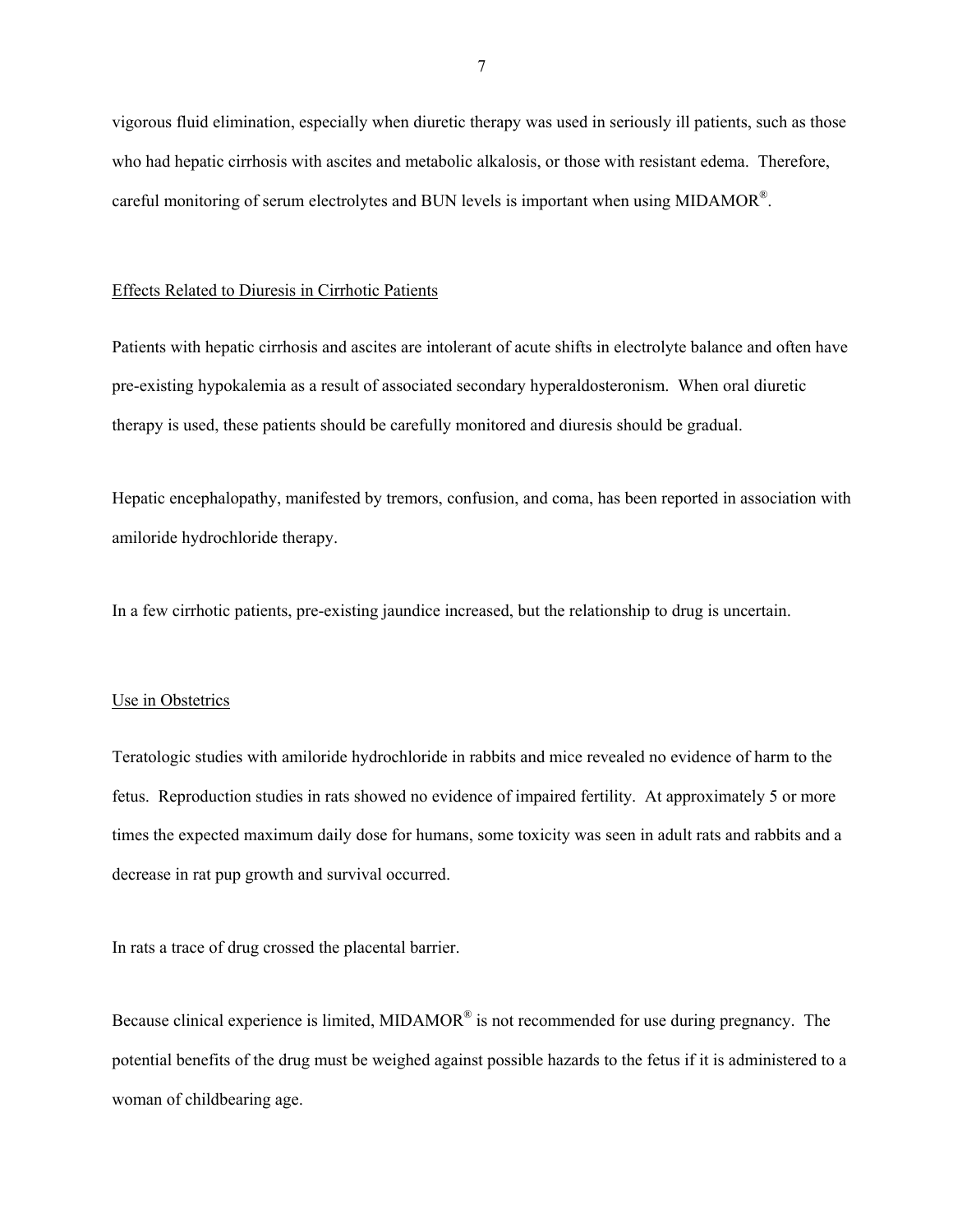#### Nursing Mothers

It is not known whether amiloride hydrochloride is excreted in human milk. In rats secretion of amiloride hydrochloride in milk has been demonstrated. Because many drugs are excreted in human milk and because of the potential for serious adverse reactions, a decision should be made whether to discontinue nursing or to discontinue the drug taking into account the importance of the drug to the mother.

#### Pediatric Use

The use of amiloride hydrochloride in children has not been established; therefore MIDAMOR® is not recommended in the pediatric age group.

#### Drug Interactions

Lithium should generally not be given with diuretics because they reduce the renal clearance of lithium and add a high risk of lithium toxicity.

When amiloride HCI is administered concomitantly with an angiotensin-converting enzyme inhibitor, cyclosporine or tacrolimus, the risk of hyperkalemia may be increased. Therefore, if concomitant use of these agents is indicated because of demonstrated hypokalemia, they should be used with caution and with frequent monitoring of serum potassium.

Concomitant administration of non-steroidal anti-inflammatory drugs (NSAIDs) and potassium-sparing agents, including amiloride hydrochloride, may cause hyperkalemia and renal failure, particularly in elderly patients. Therefore, when amiloride hydrochloride is used concomitantly with NSAIDs, renal function and serum potassium levels should be carefully monitored.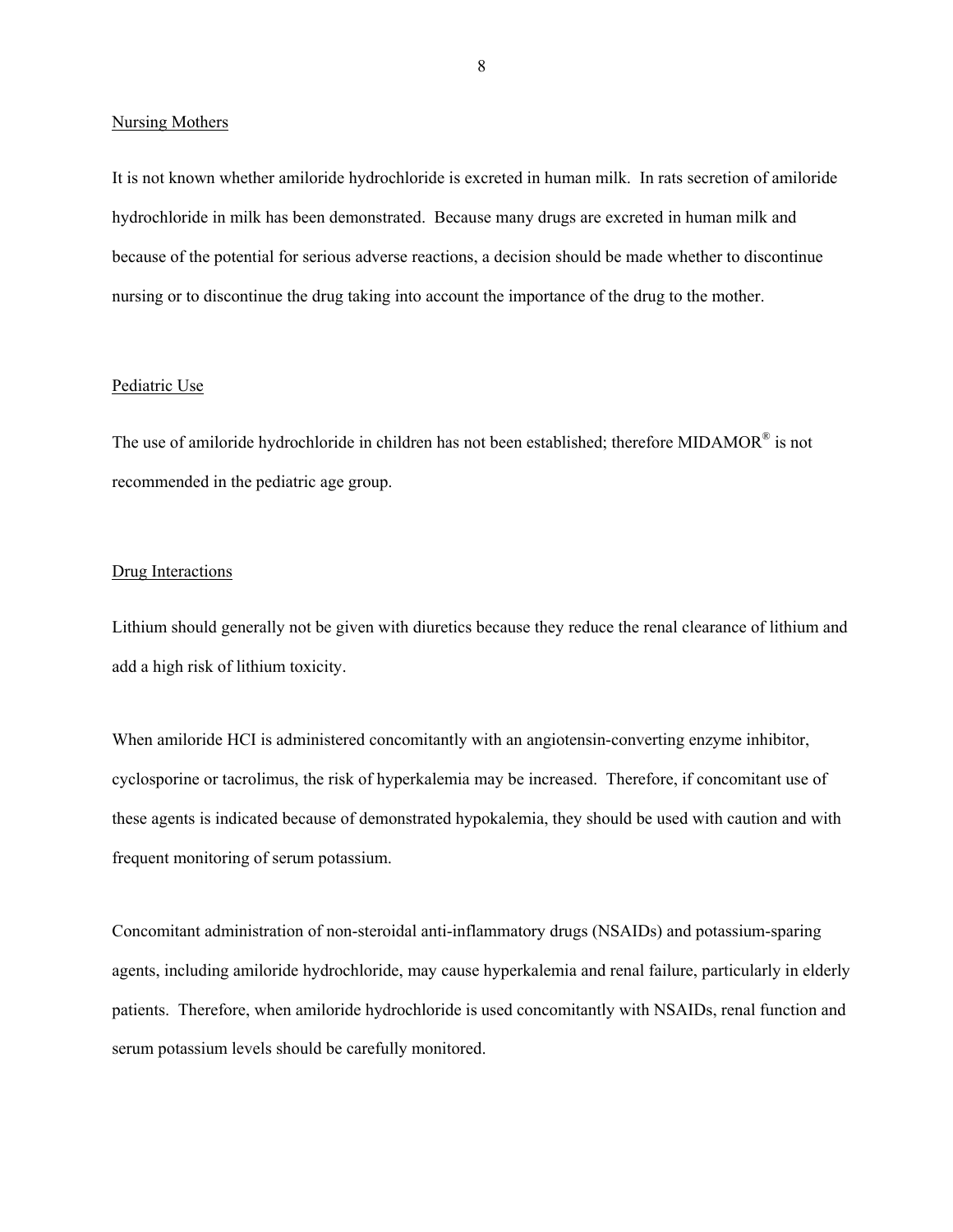## **ADVERSE REACTIONS**

While rare, the most serious adverse effect of amiloride hydrochloride is symptomatic hyperkalemia (symptoms of hyperkalemia may include paresthesias, muscular weakness, fatigue, flaccid paralysis of the extremities, bradycardia, shock and ECG abnormalities) (see CONTRAINDICATIONS and WARNINGS).

The following incidence of adverse reactions was determined from clinical trials (837 patients treated with amiloride hydrochloride).

|                                                 | Incidence $\geq 3\%$                                               | Incidence $>1\% - 3\%$                                         | Incidence $\leq$ 1 %                                                                                                                                   |
|-------------------------------------------------|--------------------------------------------------------------------|----------------------------------------------------------------|--------------------------------------------------------------------------------------------------------------------------------------------------------|
| Gastrointestinal<br>$(in 12.1\% of patients)$   | Nausea/anorexia (6.1%) Diarrhea<br>$(3.8\%)$<br>Vomiting $(3.3\%)$ | Abdominal pain<br>Gas pain<br>Appetite changes<br>Constipation | Jaundice<br>Gl bleeding<br>Abdominal fullness<br>GI disturbance<br><b>Thirst</b><br>Heartburn<br>Flatulence<br>Dyspepsia<br>Dryness of the mouth       |
| Central Nervous System<br>(In 9.6% of patients) | Headache (7.6%)                                                    | <b>Dizziness</b><br>Encephalopathy                             | Paresthesia<br>Tremors<br>Vertigo<br>Nervousness<br>Mental confusion<br>insomnia<br>Decreased libido<br>Depression<br>Somnolence                       |
| Metabolic<br>$(In 8.0\% of patients)$           | Asymptomatic hyperkalemia<br>$(8.0\%)$                             |                                                                | Symptomatic hyperkaiemia<br>Hyponatremia                                                                                                               |
| Musculoskeletal<br>$(In 6.1\% of patients)$     |                                                                    | Muscle cramps<br>Weakness<br>Fatigability                      | Joint pain<br>Leg ache<br>Back pain<br>Chest pain<br>Neck/shoulder ache<br>Pain extremities                                                            |
| Respiratory<br>(in 2.0% of patients             |                                                                    | Cough<br>Dyspnea                                               | Shortness of breath                                                                                                                                    |
| Urogenital<br>$(in 3.8\% of patients)$          |                                                                    | Impotence                                                      | Polyuria<br>Dysuria<br>Urinary frequency<br>Blader spasms                                                                                              |
| Cardiovascular<br>(In 1.5% of patients)         |                                                                    |                                                                | Angina pectoris<br>Orthostatic hypotension<br>Arrhythmia<br>Palpitation<br>One patient with a partial heart<br>block developed complete<br>heart block |
| Dermatologic<br>$(In 1.9\% of patients)$        |                                                                    |                                                                | Skin rash<br>Pruritus<br>Alopecia                                                                                                                      |
| Special Senses                                  |                                                                    |                                                                | Visual disturbances                                                                                                                                    |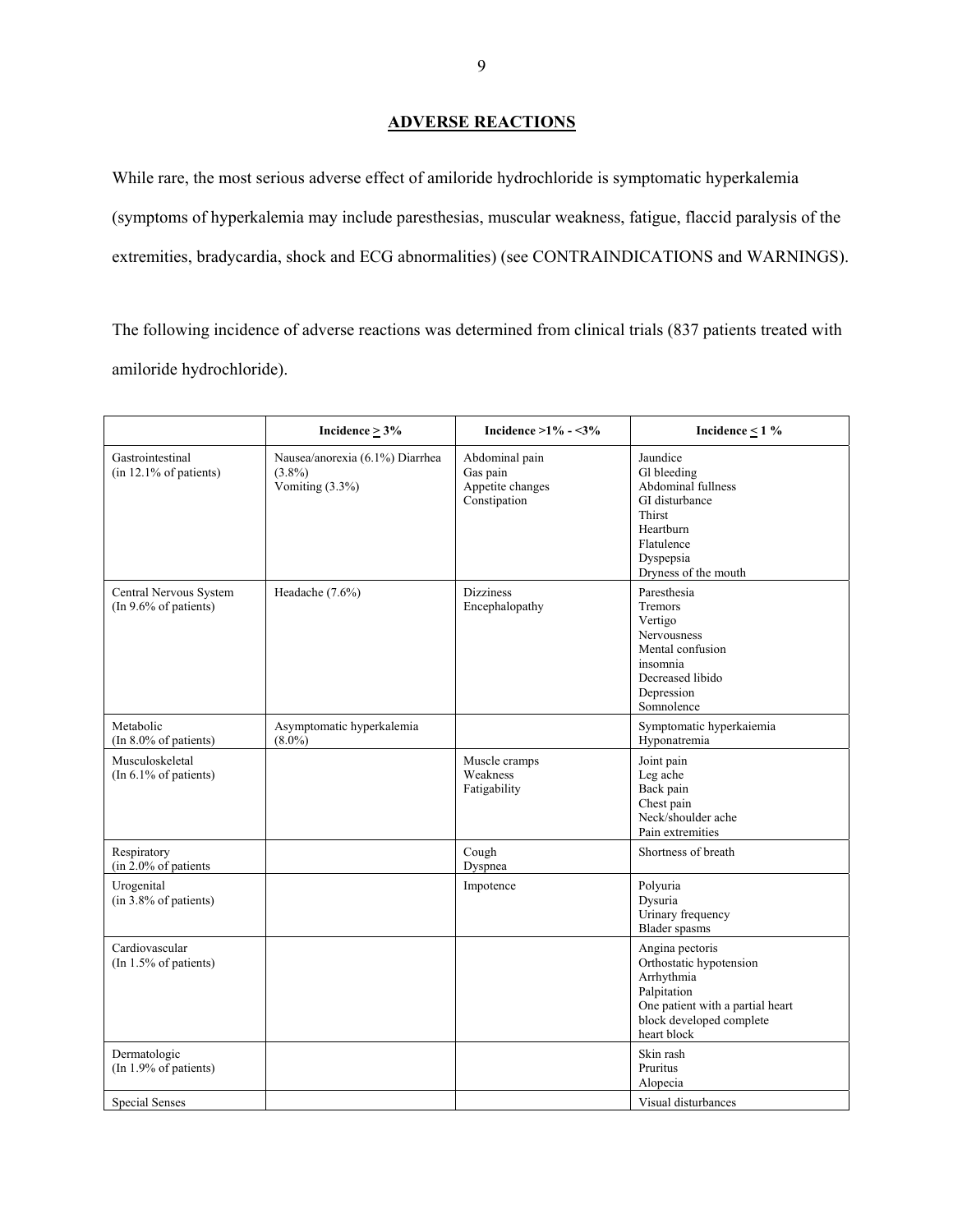|                             | Incidence $> 3\%$ | Incidence $>1\% - 3\%$ | Incidence $\leq 1 \%$                                          |
|-----------------------------|-------------------|------------------------|----------------------------------------------------------------|
| $\pi$ (In 2.9% of patients) |                   |                        | Nasal congestion<br>increased intraocular pressure<br>Tinnitus |

#### Causal Relationship Unknown

A causal relationship could not be established with other reactions reported rarely. However, the possibility could not be excluded. These reactions were:

- Activation of probable pre-existing peptic ulcer
- Aplastic anemia
- Neutropenia
- Abnormalities of liver function tests
- Hyperuricemia

In cirrhotic patients, jaundice associated with the underlying disease process has deepened in a few instances, but the relationship to drug is uncertain.

In patients with pre-existing severe liver disease, hepatic encephalopathy, manifested by tremors, confusion, and coma, and increased jaundice, have been reported in association with diuretics, including amiloride hydrochloride.

## **SYMPTOMS AND TREATMENT OF OVERDOSAGE**

No data are available in regard to overdosage in humans.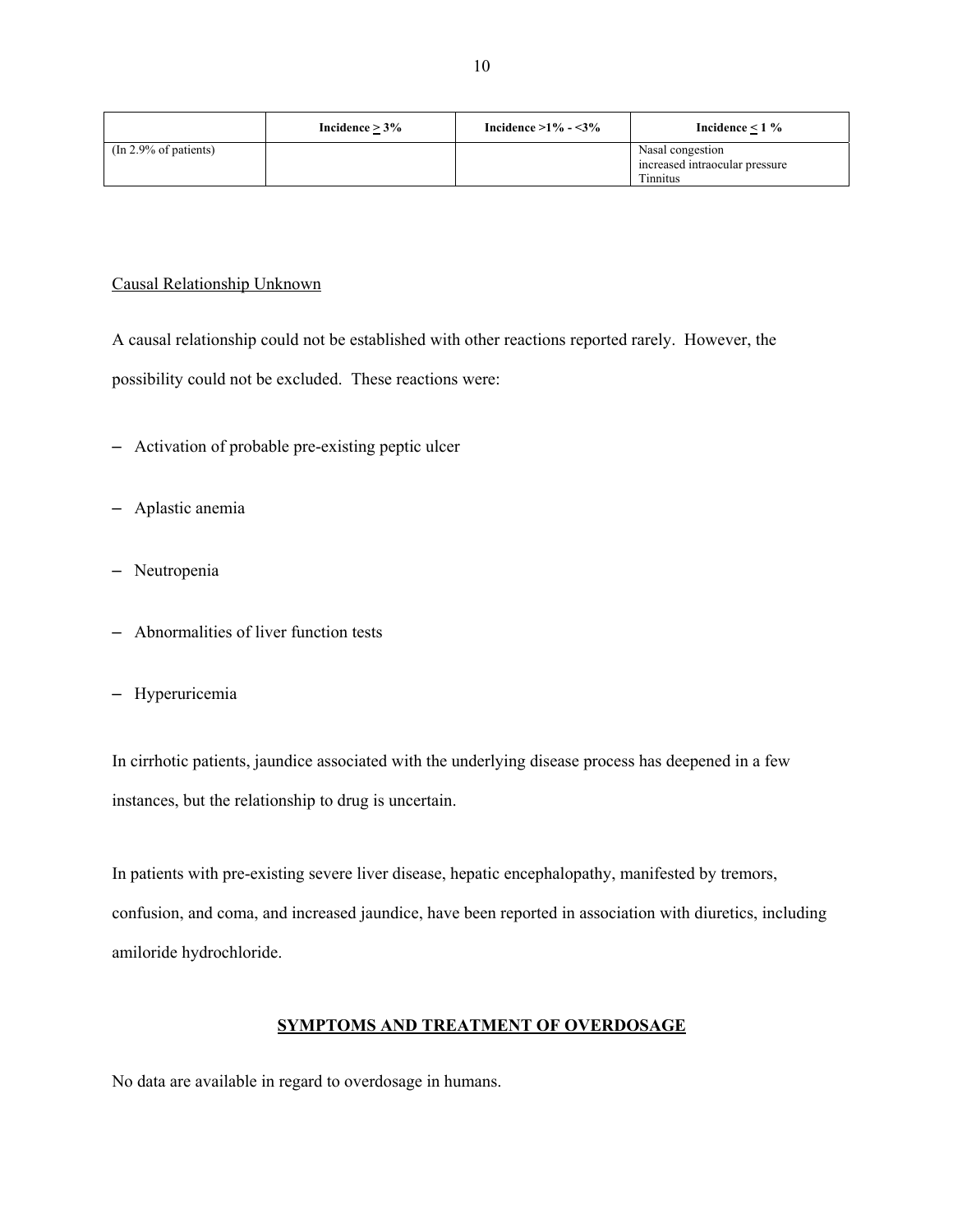It is not known whether the drug is dialyzable.

If hyperkalemia occurs, active measures should be taken to reduce the serum potassium levels (see WARNINGS).

The most likely signs and symptoms to be expected with overdosage are dehydration and electrolyte imbalance. These can be treated by established procedures. Therapy with MIDAMOR® (amiloride hydrochloride) should be discontinued and the patient observed closely. There is no specific antidote. Emesis should be induced or gastric lavage performed. Treatment is symptomatic and supportive.

#### **DOSAGE AND ADMINISTRATION**

The incidence of hyperkalemia is dose-related and this should be considered especially when daily doses over 10 mg are used.

#### Hepatic Cirrhosis with Ascites and Edema

Treatment should be started with a small dose of MIDAMOR® (amiloride hydrochloride), i.e., one 5 mg tablet daily, plus a small dose of a diuretic agent (other than antikaliuretics). If necessary, dosages of both drugs may be increased gradually until effective diuresis is obtained. The dosage of MIDAMOR<sup>®</sup> should not exceed four tablets (20 mg) a day. Maintenance doses may be lower than those required to initiate diuresis; therefore, reduction in the daily dosage should be attempted when the patient's weight is stabilized. In cirrhotic patients, gradual weight reduction is especially desirable to reduce the likelihood of untoward reactions associated with diuretic therapy.

In those instances where MIDAMOR<sup>®</sup> is used alone, the initial daily dosage should be two 5 mg tablets (as a single dose or one tablet twice a day). Dosage may be increased depending on the need. The total daily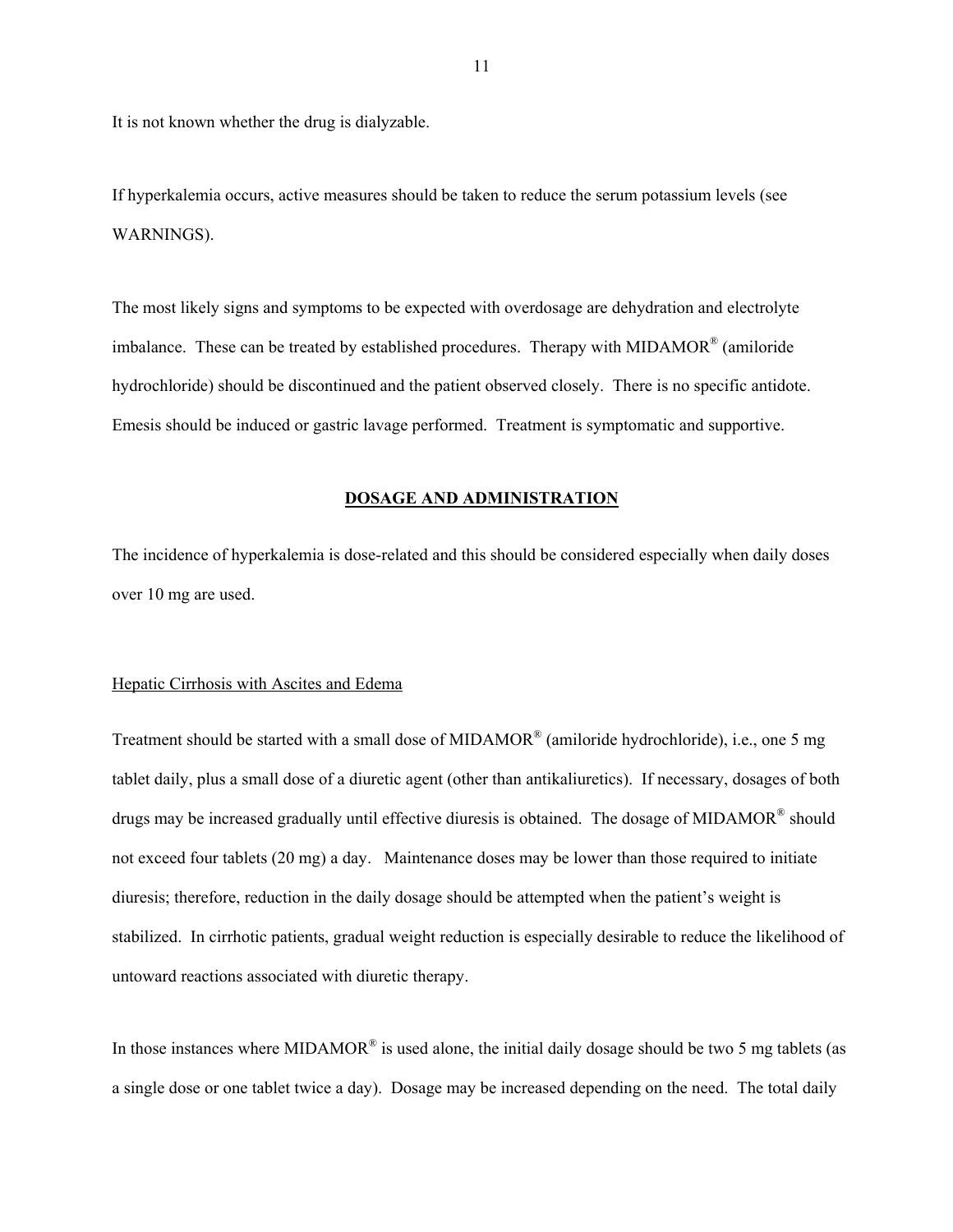dosage should not exceed four tablets (20 mg). After diuresis has been achieved the dosage may be reduced by decrements of one tablet to the least amount required.

#### Edema of Cardiac Origin

MIDAMOR®, one or two 5 mg tablets daily, may be given with the usual doses of a diuretic agent (other than antikaliuretics). This dose is sufficient in most cases. If potassium levels remain low, the dosage of MIDAMOR<sup>®</sup> may be increased gradually. The dosage of MIDAMOR<sup>®</sup> should not exceed four tablets (20 mg) a day.

The optimal dosage is determined by the serum potassium level. Reduction in dosage should be attempted for maintenance therapy. Maintenance therapy may be on an intermittent basis.

#### **Hypertension**

MIDAMOR®, one or two 5 mg tablets daily, is given with the usual antihypertensive dosage of a diuretic agent (other than antikaliuretics). The dosage may be adjusted if necessary. More than two 5 mg tablets of MIDAMOR<sup>®</sup> daily usually is not needed; in any event, the maximum dosage is four tablets (20 mg) a day.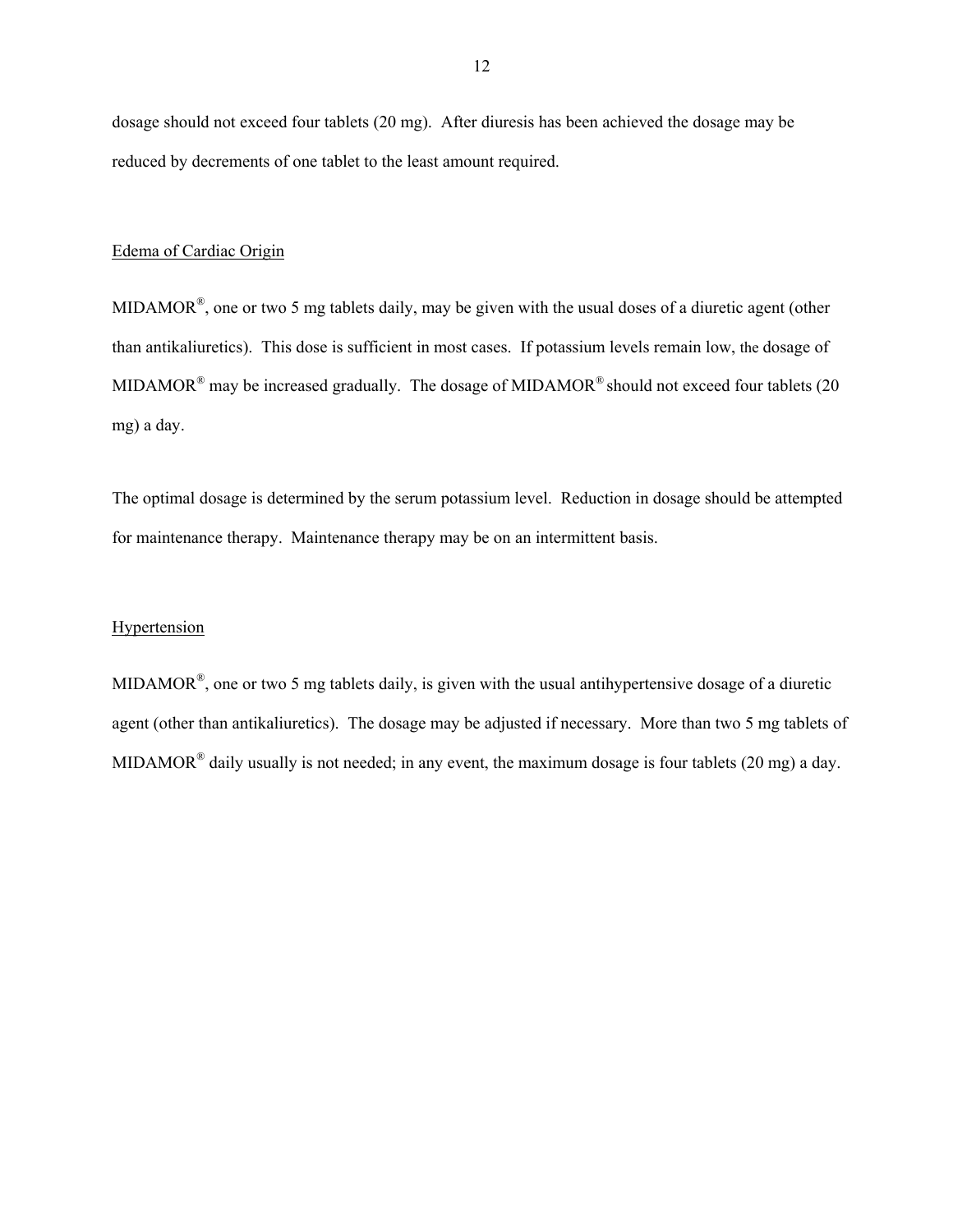## **PHARMACEUTICAL INFORMATION**

#### Drug Substance

| Proper name:           | amiloride hydrochloride |                                                                                                    |  |
|------------------------|-------------------------|----------------------------------------------------------------------------------------------------|--|
| <b>Chemical Names:</b> | 1)                      | Pyrazinecarboxamide, 3,5-diamino-N-(amino-iminomethyl)-6-<br>chloro-, monohydrochloride dihydrate; |  |
|                        | 2)                      | N-Amidino-3,5-diamino-6-chloropyrazinecarboxamide<br>monohydrochloride dihydrate                   |  |
| Molecular Formula:     |                         | $C_6H_8CIN_7O.HCl.2H_2O$                                                                           |  |

Structural Formula:

$$
\begin{array}{ccc}\nC & & \downarrow & \\
C & & \downarrow & \\
C & \uparrow & \downarrow & \\
C & \uparrow & \downarrow & \\
C & \uparrow & \downarrow & \\
C & \uparrow & \downarrow & \\
C & \uparrow & \downarrow & \\
C & \uparrow & \downarrow & \\
C & \uparrow & \downarrow & \\
C & \uparrow & \downarrow & \\
C & \uparrow & \downarrow & \\
C & \uparrow & \downarrow & \\
C & \uparrow & \downarrow & \\
C & \uparrow & \downarrow & \\
C & \uparrow & \downarrow & \\
C & \uparrow & \downarrow & \\
C & \uparrow & \downarrow & \\
C & \uparrow & \downarrow & \\
C & \uparrow & \downarrow & \\
C & \uparrow & \downarrow & \\
C & \uparrow & \downarrow & \\
C & \uparrow & \downarrow & \\
C & \uparrow & \downarrow & \\
C & \uparrow & \downarrow & \\
C & \uparrow & \downarrow & \\
C & \uparrow & \downarrow & \\
C & \uparrow & \downarrow & \\
C & \uparrow & \downarrow & \\
C & \uparrow & \downarrow & \\
C & \uparrow & \downarrow & \\
C & \uparrow & \downarrow & \\
C & \uparrow & \downarrow & \\
C & \uparrow & \downarrow & \\
C & \uparrow & \downarrow & \\
C & \uparrow & \downarrow & \\
C & \uparrow & \downarrow & \\
C & \uparrow & \downarrow & \\
C & \uparrow & \downarrow & \\
C & \uparrow & \downarrow & \\
C & \uparrow & \downarrow & \\
C & \uparrow & \downarrow & \\
C & \uparrow & \downarrow & \\
C & \uparrow & \downarrow & \\
C & \uparrow & \downarrow & \\
C & \uparrow & \downarrow & \\
C & \uparrow & \downarrow & \\
C & \uparrow & \downarrow & \\
C & \uparrow & \downarrow & \\
C & \uparrow & \downarrow & \\
C & \uparrow & \downarrow & \\
C & \uparrow & \downarrow & \\
C & \uparrow & \downarrow & \\
C & \uparrow & \downarrow & \\
C & \uparrow & \downarrow & \\
C & \uparrow & \downarrow & \\
C & \uparrow & \downarrow & \\
C & \uparrow & \downarrow & \\
C & \uparrow & \downarrow & \\
C & \uparrow & \downarrow & \\
C & \uparrow & \downarrow & \\
C & \uparrow & \downarrow & \\
C & \uparrow & \downarrow & \\
C & \uparrow & \downarrow & \\
C & \uparrow & \downarrow & \\
C & \uparrow & \downarrow & \\
C & \uparrow & \downarrow & \\
C & \uparrow & \downarrow & \\
C & \uparrow & \downarrow & \\
C & \uparrow & \downarrow &
$$

Molecular Weight: 302.12

**Description:** A yellow to greenish yellow, odourless or practically odourless, crystalline compound, soluble in water.

#### **Composition**

Each tablet contains 5 mg of amiloride hydrochloride and the following non-medicinal ingredients: lactose monohydrate, microcrystalline cellulose, croscarmellose sodium, magnesium stearate, and yellow ferric oxide.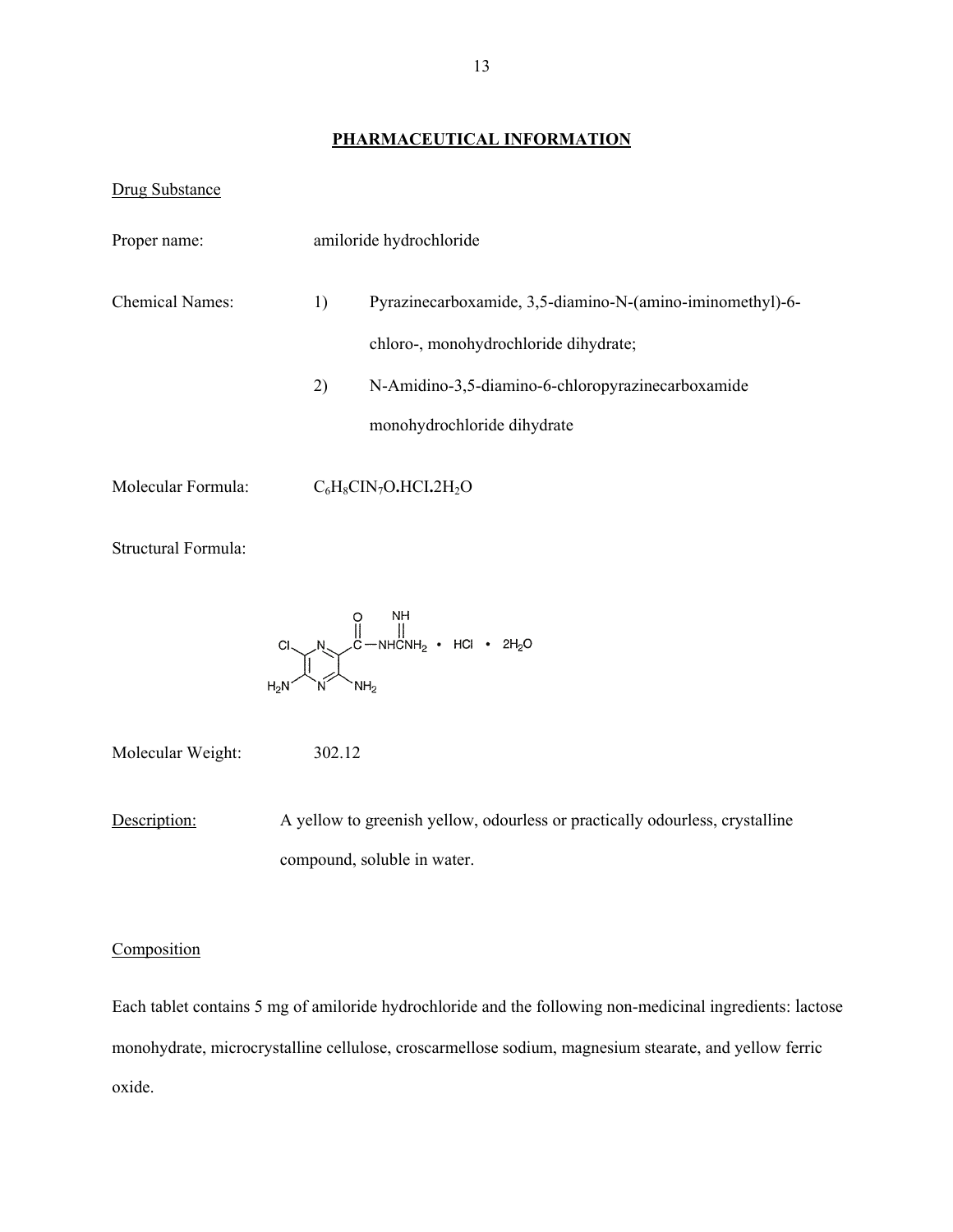Stability and Storage Recommendations

Store at room temperature (15°C - 30°C).

#### **AVAILABILITY OF DOSAGE FORMS**

MIDAMOR<sup>®</sup> 5 mg tablets: each yellow, diamond-shaped, biconvex tablet, engraved "5" on one side and plain on the other, contains 5 mg of amiloride hydrochloride. Available in bottles of 100 tablets.

### **PHARMACOLOGY**

Amiloride hydrochloride is chemically unrelated to other known antikaliuretic or diuretic agents. It is a salt of a moderately strong base (pKa 8.7).

In rats and dogs, amiloride hydrochloride in an oral dose of 0.1 mg/kg or less increases the excretion of sodium and, to a lesser extent, of chloride but does not increase the excretion of potassium.

A potassium-retaining effect is seen in experimental animals, especially under conditions of high potassium excretion, as upon loading with potassium chloride, after pretreatment with acetazolamide or thiazides, or in deoxycorticosterone-treated adrenalectomized rats. The natriuresis is accompanied by an increase in urinary pH, reflecting a decrease in hydrogen ion excretion.

Following oral administration to dogs, amiloride hydrochloride increases the rate of sodium excretion less than do the more potent agents, but the moderate effect on sodium excretion has an extended duration. Natriuresis increases only moderately as the oral dose is increased from 0.25 to 4.0 mg/kg, this activity persists beyond 6 hours.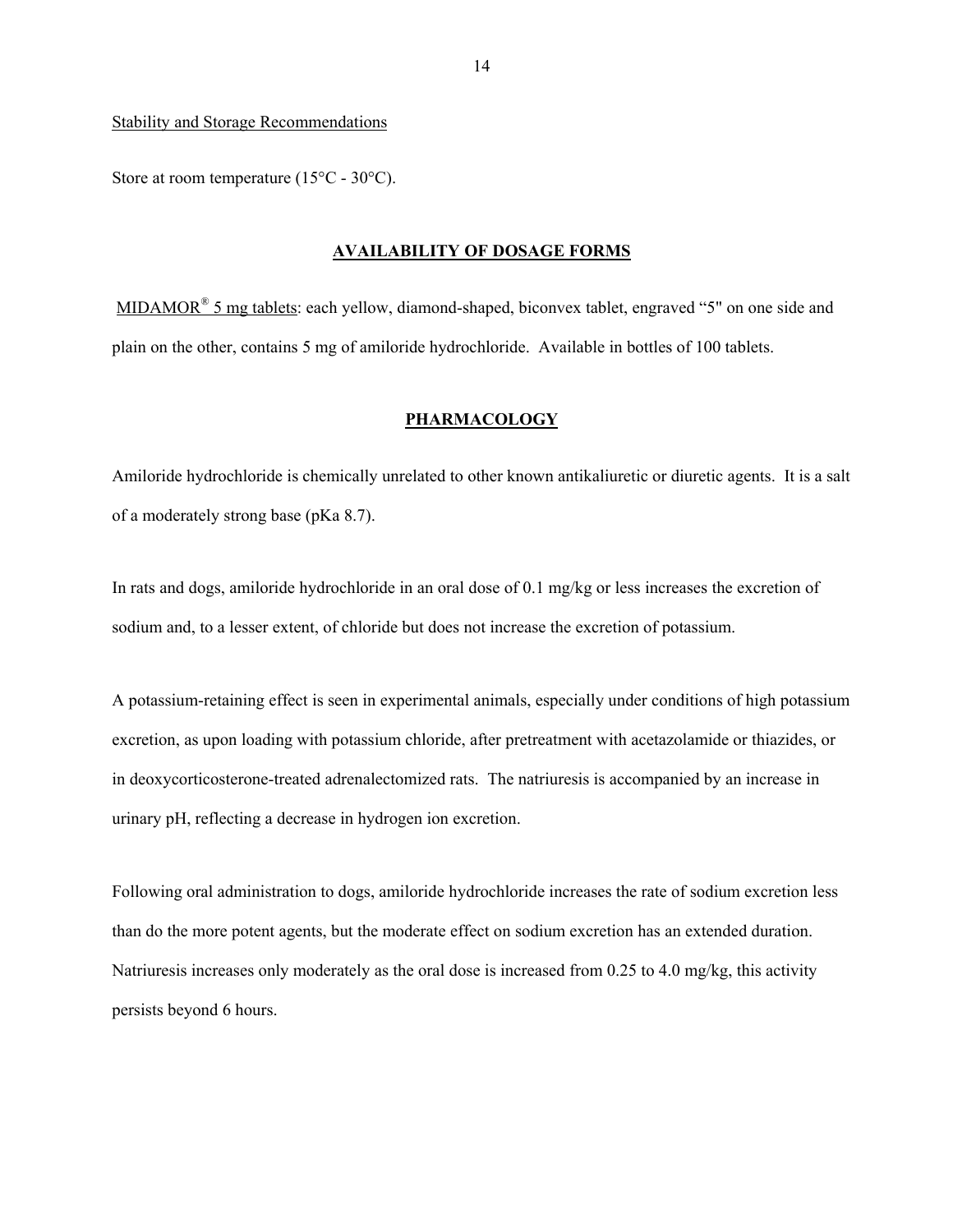An increase in sodium excretion is produced when amiloride hydrochloride is given together with chlorothiazide, hydrochlorothiazide, or acetazolamide in rats. Amiloride hydrochloride antagonizes the kaliuretic effect of the other diuretic. Oral doses of amiloride hydrochloride (0.1 to 0.5 mg/kg) increase the excretion of sodium and decrease that of potassium in dogs given ethacrynic acid (1 .0 mg/kg) or hydrochlorothiazide (0.5 mg/kg) orally.

Amiloride hydrochloride increases the  $Na^+/K^+$  excretion ratio in adrenalectomized rats. In adrenalectomized rats treated with aldosterone, deoxycorticosterone, or hydrocortisone, amiloride hydrochloride not only reverses the steroid-induced sodium retention, but increases the  $Na^{\dagger}/K^{\dagger}$  excretion ratio substantially above that of untreated adrenalectomized rats.

Stop-flow studies in dogs indicate that amiloride hydrochloride inhibits tubular secretion of potassium and reabsorption of sodium in the distal portion of the nephron. In renal clearance studies, 1 .0 mg/kg intravenously did not affect glomerular filtration rate, effective renal plasma flow, or glucose reabsorption. An enzymatic basis for the renal action of amiloride hydrochloride has not been elucidated. It is not an inhibitor of carbonic anhydrase.

Amiloride hydrochloride given parenterally (2.5 to 5.0 mg/kg) to anesthetized dogs produces profound reduction of blood pressure and produces changes in the electrocardiogram. The effects which are coincident with the release of histamine into plasma, are not seen if the compound is injected slowly or if lower doses are given. A slight increase in gastric secretion and intestinal motility occurred after oral administration to dogs of 0.5 to 2.0 mg/kg. Pretreatment for several days with amiloride hydrochloride in a dose of 5 mg/kg/day by mouth does not alter the response of dogs to ouabain.

15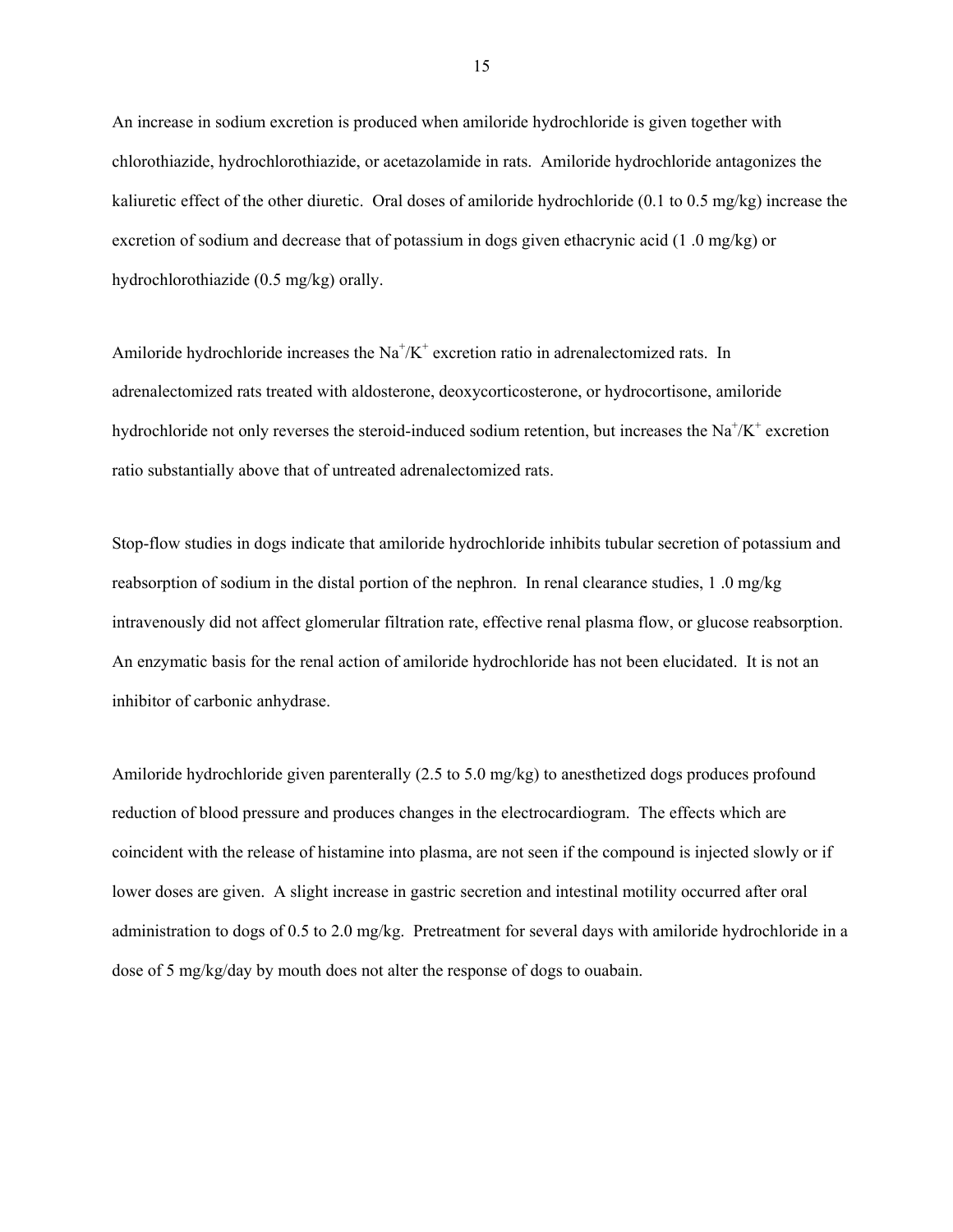#### **TOXICOLOGY**

Acute Toxicity  $(LD_{50})$ 

| <b>Species</b>                      | <b>Sex</b> | Route        | $LD_{50}$                                    |
|-------------------------------------|------------|--------------|----------------------------------------------|
| Albino Mice $CF_1S$ Strain          | F          | Oral         | 56 mg/ $kga$                                 |
| Albino Mice $CF_1S$ Strain          | F          | IV           | 24.5 mg/ $kga$                               |
| Rat (Adult) Charles River CD Strain | M & F      | Oral<br>IV   | $84.5 \text{ mg/kg}^a$<br>$38.9$ mg/ $kga$   |
| Rat (Young Adult) Camm Strain       | М<br>F     | Oral<br>Oral | $36 \text{ mg/kg}^b$<br>$41 \text{ mg/kg}^b$ |
| Rat (Weanling) Camm Strain          | M<br>F     | Oral<br>Oral | 54 mg/ $kgb$<br>59 mg/ $kgb$                 |
| Rat (Infant) Camm Strain            | M & F      | Oral         | $\ast$                                       |

 $a = 14$ -day mortality response

 $b = 5$ -day mortality response

 $*$  The extreme variability of responses in the infant rats did not permit the estimation of a reproducible LD<sub>50</sub> value.

Major signs of toxicity were ataxia, bradypnea, tremors and loss of righting reflex.

### Subacute and Chronic Toxicity

# MODERATE TO MARKED HYPERKALEMIA DEVELOPED AT DOSES GREATER THAN 8.0 mg/kg/day. ELECTROCARDIOGRAPHIC CHANGES WERE OBSERVED. SERUM SODIUM AND CHLORIDE DECREASED.

Rats were administered 0, 2.5, 5,10 or 20 mg/kg/day of amiloride for 5 weeks by the oral route. The lower doses showed mild toxicity; gastric lesions, similar to stress ulcers, were observed at 10 and 20 mg/kg/day.

Superficial ulceration of the stomach or intestine was seen in 2 of 12 dogs in a 6 week oral study.

Rats received amiloride hydrochloride by oral route at doses of 0, 2.5, 5.0 and 10 to 15 mg/kg for up to 80 weeks. Inhibition of weight gain occurred in male rats. Treatment related changes included alterations in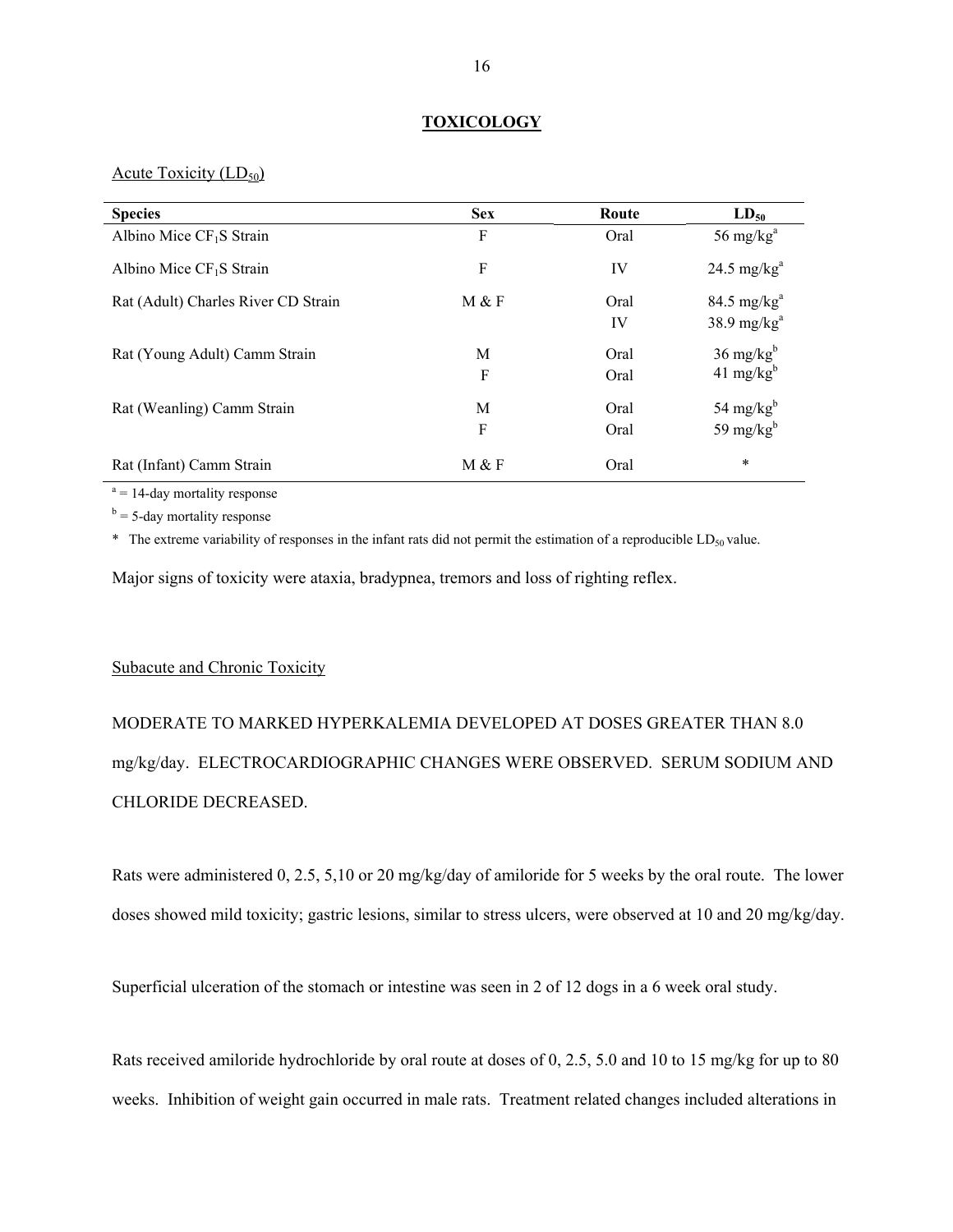urinary and serum sodium and potassium, renal tubular dilatation and a dose-dependent hyperplasia of the adrenal zona glomerulosa. Hypotonia of muscles, loss of righting reflex and coma occurred in moribund rats (high dose group). Symptoms of electrolyte imbalance including paraphimosis, occurred at doses of 10 mg/kg/day during a one year study.

Dogs treated with oral doses of 0, 2, 4 and 8 mg/kg/day (base) for one year showed changes in body weight, water intake and serum electrolytes. Positive fecal occult blood occurred at a slightly greater incidence in treated animals but no evidence of gastrointestinal ulceration was seen. Doses producing marked electrolyte changes had no effect on blood glucose or glucose tolerance. Dose-dependent hyperplasia of the zona glomerulosa of the adrenals was observed in all treated dogs.

In monkeys treated with oral doses of 0, 2, 4 and 8 (increased to 15.8) mg/kg/day for one year, excitable and irritable behavior occurred at the highest dose. Increase in serum potassium and decrease in serum sodium occurred at doses as low as 4 mg/kg/day. Although adrenal glands of some high and middle dose animals appeared enlarged, hyperplasia of the zona glomerulosa was not observed. Urinary excretion of aldosterone was increased in high dose animals.

#### Special Studies Relative to Adrenal Zona Glomerulosa, Hyperplasia and Diabetes

Amiloride hydrochloride produced a dose-dependent hyperplasia of the zona glomerulosa of the adrenal cortex in rats and dogs and to a lesser extent in monkeys. In rats reversibility of the hyperplasia was demonstrated after the drug was given for 58 weeks and the animals were observed for an additional 22 weeks. Hyperplasia has been shown to disappear in 19 to 30 days after cessation of treatment and the adrenals were normal within 30 to 58 days. The hyperplasia can be reduced by substitution of physiologic saline for drinking water. Hyperplasia of the adrenal zona glomerulosa occurred in maternal mice but not in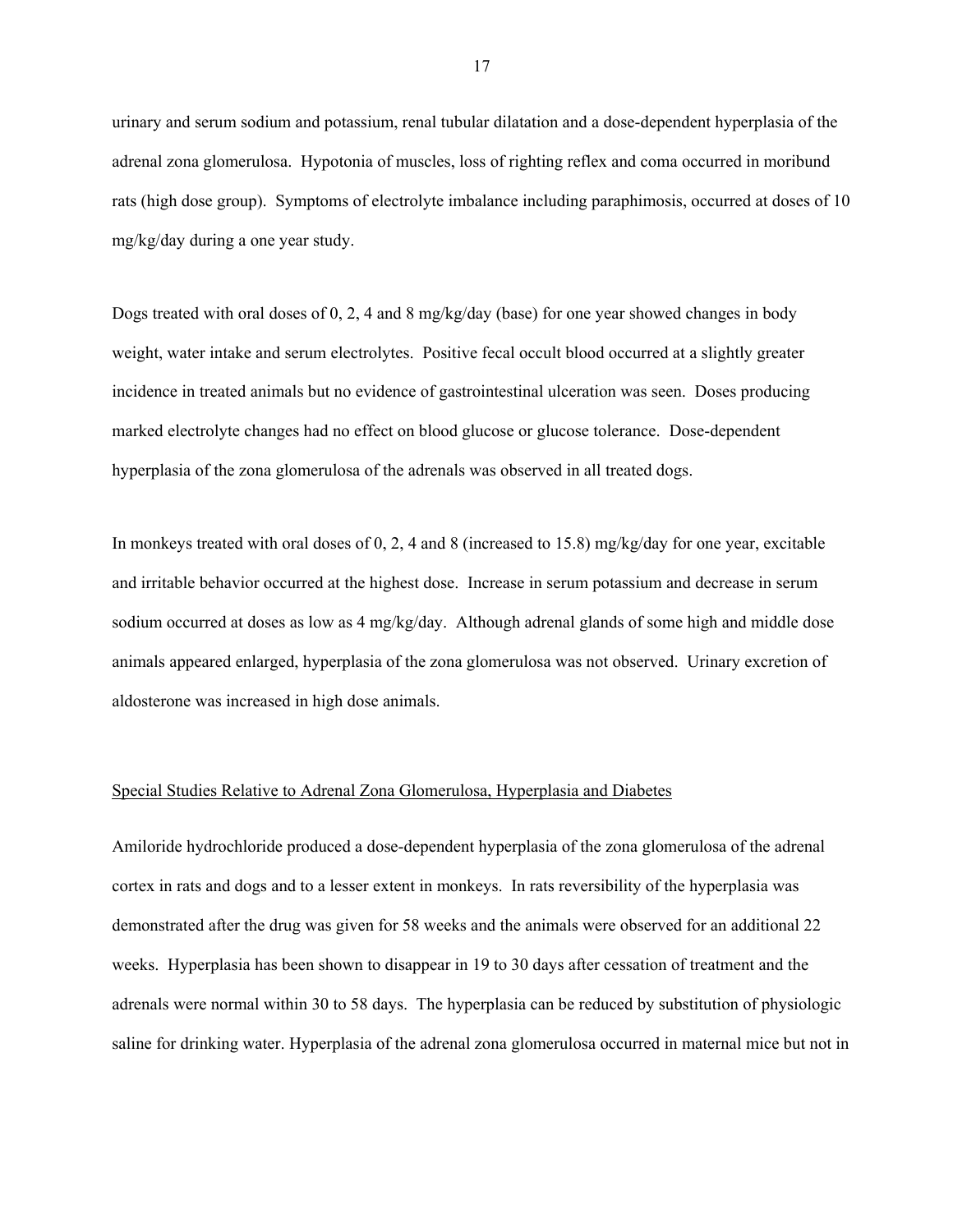the offspring in a teratogenic study. The hyperplasia is considered to be induced by alteration of serum electrolytes and/or inhibition of aldosterone activity.

No effect on carbohydrate metabolism was observed when the toxicity of amiloride hydrochloride was studied in obese diabetic Zucker rats and normal-thin rats. Amiloride hydrochloride had no adverse effect on glucose tolerance in acute experiments in rats or a chronic study in dogs.

The effect of amiloride hydrochloride on I<sup>131</sup> uptake was measured in immature female rats. A dose of about 5 or 10 mg/kg/day given subcutaneously every 8 hours for 21 days did not alter  $I<sup>131</sup>$  uptake.

#### Teratogenic and Reproduction Studies

Amiloride hydrochloride had no teratogenic effect by external, visceral, or skeletal examination of the progeny of albino New Zealand rabbits treated orally with 2, 4, or 8 mg/kg/day (base) on days 6 through 18 of gestation or  $CF_1$  albino mice treated orally with 2.5, 5.0 or 10.0 mg/kg/day (base) on days 6 through 15 of gestation. In rabbits the highest dose caused definite maternal weight loss; in mice 10 mg/kg/day was toxic (6 of 19 died).

No effect on reproductive performance or fertility in albino rats (GOBS strain) given 2, 4 or 8 mg/kg/day (base) orally was noted. Growth rate and food consumption were reduced at the highest dose. Doses of 4 and 8 mg/kg/day were administered without effect during late gestation and growth. The high dose adversely affected pup survival and growth.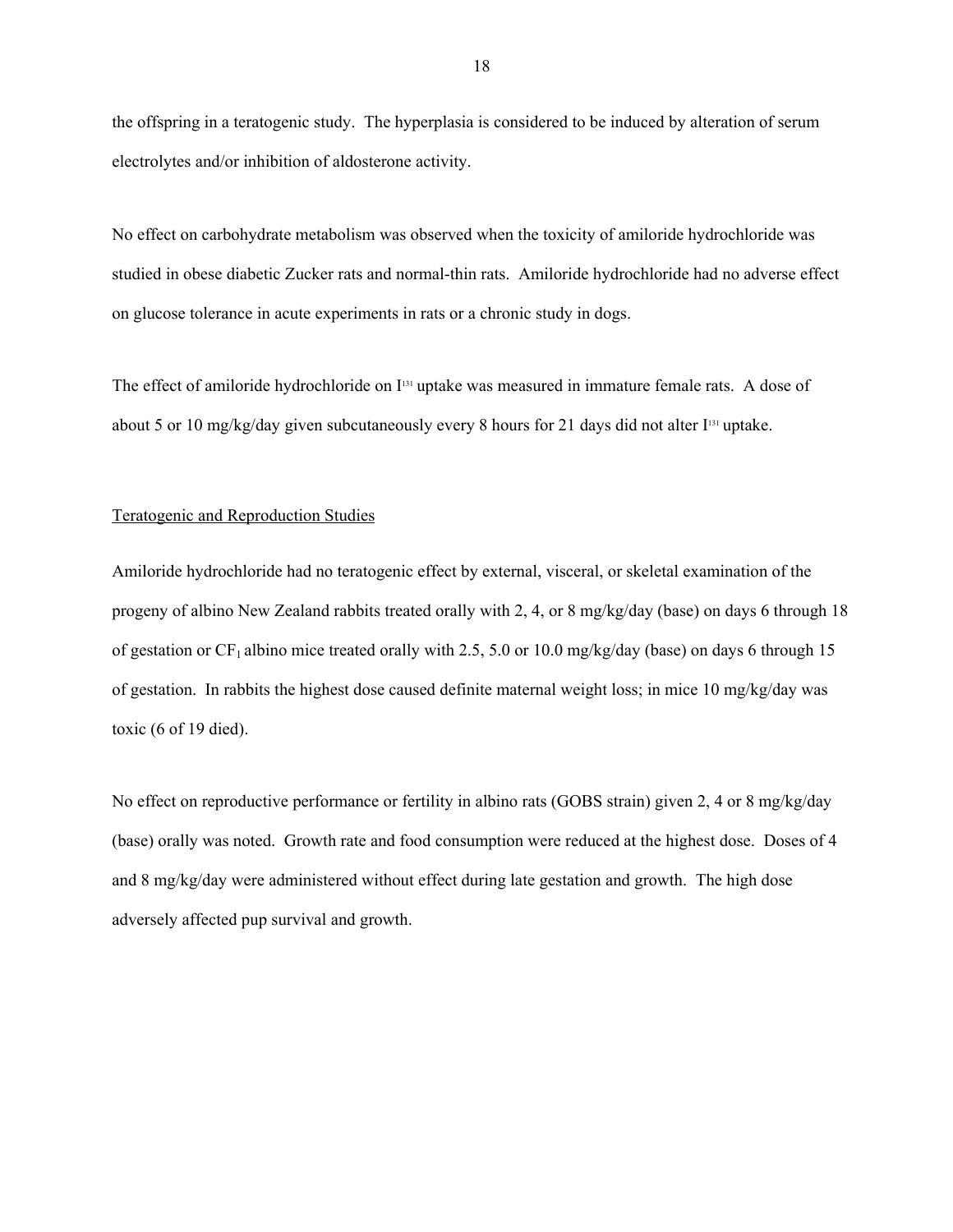## Carcinogenic and Mutagenic Studies (Charles River - CD strains)

Amiloride hydrochloride had no apparent carcinogenic effect in albino mice treated with oral doses up to 10 mg/kg/day for 92 weeks or in rats treated with oral doses up to 8 mg/kg/day for 104 weeks. These strains of rats and mice have been shown to be susceptible to the activity of a known carcinogen.

Amiloride hydrochloride did not have any mutagenic activity in the Ames microbial mutagen assay with or without rat liver activation systems.